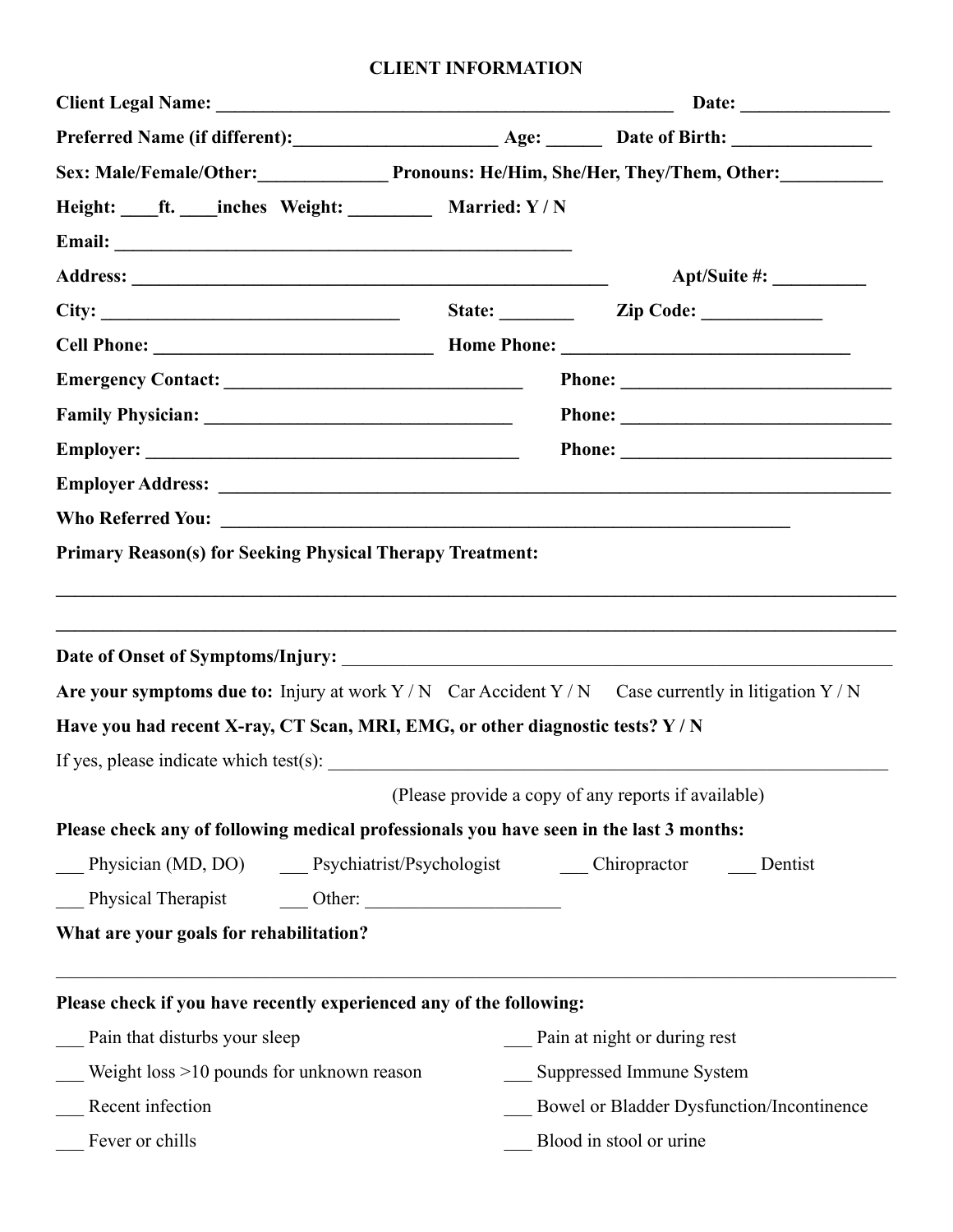#### **Please indicate on the image below where you experience your symptoms.**



#### **MEDICAL HISTORY**

*Please place a check mark if you have EVER been diagnosed with any of the following:* **Cardiovascular/Vascular:**

- Hypertension (High Blood Pressure) Known Heart Murmur
- \_\_\_ Hypercholesterolemia (High Cholesterol) \_\_\_ Cardiac Arrhythmia
- \_\_\_ Angina (Chest Pain) \_\_\_ Blood Clots
- \_\_\_ Atherosclerosis (Plaque in Arteries) \_\_\_ Varicose Veins
- 
- 
- Myocardial Infarction (Heart Attack) Pace Maker or Defibrillator
- 
- \_\_\_ Congenital Heart Disease \_\_\_ Cardiac Stent
- 
- Tachycardia (Fast Heart Rate) **Dividends** Other heart/vascular surgery
- Frequent Heartburn (Please explain): The explain (Please explain):
- Heart Palpitations

#### **Pulmonary:**

- Bronchitis/Emphysema Lung Cancer
- 
- 
- Asthma \_\_\_ (Exercise Induced Only)
- 
- 
- 
- 
- \_\_\_ Cerebrovascular Accident (Stroke) \_\_\_ Peripheral Vascular Disease (PVD)
- (Please indicate when): \_\_\_\_\_\_\_\_\_\_\_\_\_\_\_\_\_\_\_\_\_\_ \_\_\_ Circulation Problems
	-
- (Please indicate when): <br> Coronary Angioplasty
	-
	- Bradycardia (Slow Heart Rate) Cardiac Valve Replacement/Repair
		-
		-
		-
- Diagnosed Pulmonary Disease **Apnea or Sleep Apnea (CPAP Y/N)** 
	- Tuberculosis (TB) Dyspnea/Shortness of Breath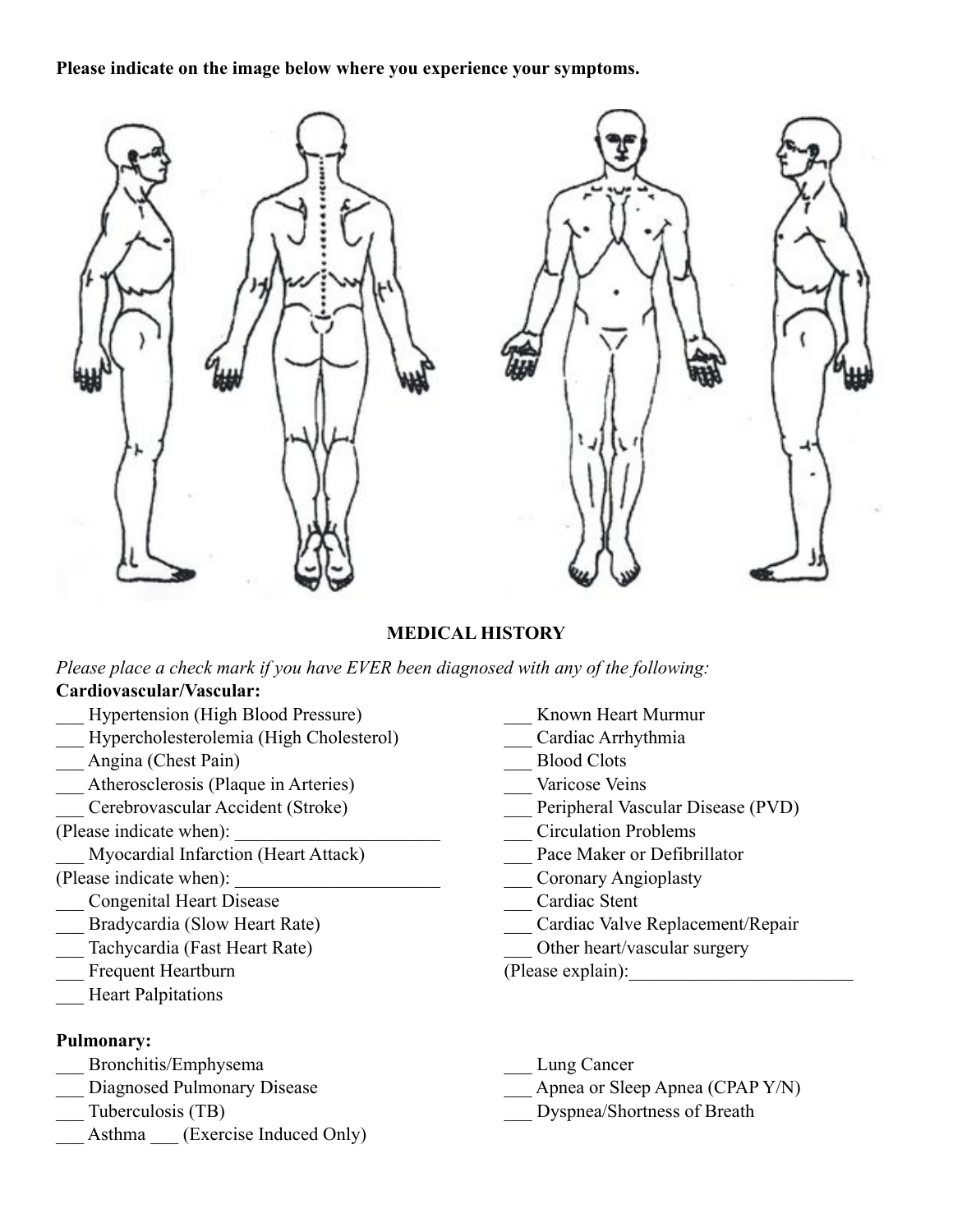### **Mental/Emotional:**

- 
- 
- 
- 
- \_\_\_ History of emotional or physical trauma \_\_\_ Other (Please list): \_\_\_\_\_\_\_\_\_\_\_\_\_\_\_\_\_\_

# **Orthopedic:**

Osteoarthritis (Please indicate where): <br>Hip Pain/Injury (R or L)

| <b>Balance Difficulty</b>                     |
|-----------------------------------------------|
| Muscle Strain/Sprain (Please indicate where): |

- 
- 
- Herniated Disc(s) (Please indicate where): <br>Ankle Edema (Swelling) (R or L)
- 
- \_\_\_ Cervical or Lumbar Stenosis \_\_\_ Rotator Cuff Tear (R or L)
- 
- 
- \_\_\_ Spondylitis \_\_\_ Whiplash
- 

## **Other Medical Conditions:**

- 
- Diabetes (Controlled with medication Y/N) Fibromyalgia
- \_\_\_ Dizziness \_\_\_ Vertigo
- 
- 
- 
- \_\_\_ Thyroid (Controlled with medication Y/N) \_\_\_ Hearing Loss/Disorder
- 
- Lagrange Gallbladder Dysfunction/Removal Lagrange Cout<br>
Lagrange Gout<br>
Cout
- \_\_ Skin Disorders
- 
- 
- 
- 
- Other:
- Learning Disability Depression **Exercise 2.2** Dyslexia/Learning Disability
- \_\_\_ Anxiety \_\_\_ Memory Loss/Difficulty
- Post-Traumatic Stress Disorder (PTSD) Substance Abuse/Chemical Dependency
- \_\_\_ ADHD/ADD \_\_\_ Thoughts of harming yourself or another
	-
	-
	- Hip Replacement(s) (R or L)
	- Knee Sprain/Injury (R or L)
	- $ACL/PCL$  Injury (R or L)
	- $\blacksquare$  Meniscus Tear (R or L)
	- Bursitis **Example 2.1** Knee Replacement(s) (R or L)
	- Neck Pain **Ankle Sprain/Injury (R or L)** 
		-
		- \_\_\_\_\_\_\_\_\_\_\_\_\_\_\_\_\_\_\_\_\_\_\_\_\_\_\_\_\_\_\_\_\_\_\_\_\_\_\_\_\_ \_\_\_ Shoulder Pain/Injury (R or L)
- Lower Back Pain Shoulder Tendonitis (R or L)
	-
- \_\_\_ Scoliosis \_\_\_ Elbow Pain/Injury (R or L)
- \_\_\_ Sciatica \_\_\_ Wrist/Hand Pain (R or L)
	-

 $\mathcal{L}_\mathcal{L} = \{ \mathcal{L}_\mathcal{L} = \{ \mathcal{L}_\mathcal{L} = \{ \mathcal{L}_\mathcal{L} = \{ \mathcal{L}_\mathcal{L} = \{ \mathcal{L}_\mathcal{L} = \{ \mathcal{L}_\mathcal{L} = \{ \mathcal{L}_\mathcal{L} = \{ \mathcal{L}_\mathcal{L} = \{ \mathcal{L}_\mathcal{L} = \{ \mathcal{L}_\mathcal{L} = \{ \mathcal{L}_\mathcal{L} = \{ \mathcal{L}_\mathcal{L} = \{ \mathcal{L}_\mathcal{L} = \{ \mathcal{L}_\mathcal{$ 

- Fracture(s) (Please indicate where): <br>
Vertebral Fracture (Please indicate where):
	- Cancer: Complicated pregnancy or delivery
		-
		-
- \_\_\_ Hypoglycemia \_\_\_ Rheumatoid Arthritis
- Lackson Migraines **Exercise 2.1 Alternative Contract Contract Contract Contract Contract Contract Contract Contract Contract Contract Contract Contract Contract Contract Contract Contract Contract Contract Contract Contrac**
- Legislation and the Uisual Dysfunction
	-
- Liver Dysfunction **Liver Dysfunction** 2014 2015 2016
	-
	-
- \_\_\_ Multiple Sclerosis \_\_\_ Raynaud's or Uticaria (Allergy to cold)
- \_\_\_ Seizures/Epilepsy \_\_\_ Past Pregnancy(s) (Cesarian Y/N)
- \_\_\_ Anemia \_\_\_ Current Pregnancy (\_\_\_\_ Months)
	- \_\_\_Celiac Disease/Gluten Sensitivity \_\_\_Irritable Bowel Syndrome/Disorder (IBS/IBD)

**Hospitalization/Surgery:** (Please list any hospitalizations or surgeries)

 $\mathcal{L}_\mathcal{L} = \{ \mathcal{L}_\mathcal{L} = \{ \mathcal{L}_\mathcal{L} = \{ \mathcal{L}_\mathcal{L} = \{ \mathcal{L}_\mathcal{L} = \{ \mathcal{L}_\mathcal{L} = \{ \mathcal{L}_\mathcal{L} = \{ \mathcal{L}_\mathcal{L} = \{ \mathcal{L}_\mathcal{L} = \{ \mathcal{L}_\mathcal{L} = \{ \mathcal{L}_\mathcal{L} = \{ \mathcal{L}_\mathcal{L} = \{ \mathcal{L}_\mathcal{L} = \{ \mathcal{L}_\mathcal{L} = \{ \mathcal{L}_\mathcal{$  $\mathcal{L}_\mathcal{L} = \{ \mathcal{L}_\mathcal{L} = \{ \mathcal{L}_\mathcal{L} = \{ \mathcal{L}_\mathcal{L} = \{ \mathcal{L}_\mathcal{L} = \{ \mathcal{L}_\mathcal{L} = \{ \mathcal{L}_\mathcal{L} = \{ \mathcal{L}_\mathcal{L} = \{ \mathcal{L}_\mathcal{L} = \{ \mathcal{L}_\mathcal{L} = \{ \mathcal{L}_\mathcal{L} = \{ \mathcal{L}_\mathcal{L} = \{ \mathcal{L}_\mathcal{L} = \{ \mathcal{L}_\mathcal{L} = \{ \mathcal{L}_\mathcal{$  $\mathcal{L}_\mathcal{L} = \{ \mathcal{L}_\mathcal{L} = \{ \mathcal{L}_\mathcal{L} = \{ \mathcal{L}_\mathcal{L} = \{ \mathcal{L}_\mathcal{L} = \{ \mathcal{L}_\mathcal{L} = \{ \mathcal{L}_\mathcal{L} = \{ \mathcal{L}_\mathcal{L} = \{ \mathcal{L}_\mathcal{L} = \{ \mathcal{L}_\mathcal{L} = \{ \mathcal{L}_\mathcal{L} = \{ \mathcal{L}_\mathcal{L} = \{ \mathcal{L}_\mathcal{L} = \{ \mathcal{L}_\mathcal{L} = \{ \mathcal{L}_\mathcal{$ 

Date / Reason for Hospitalization Date / Reason for Surgery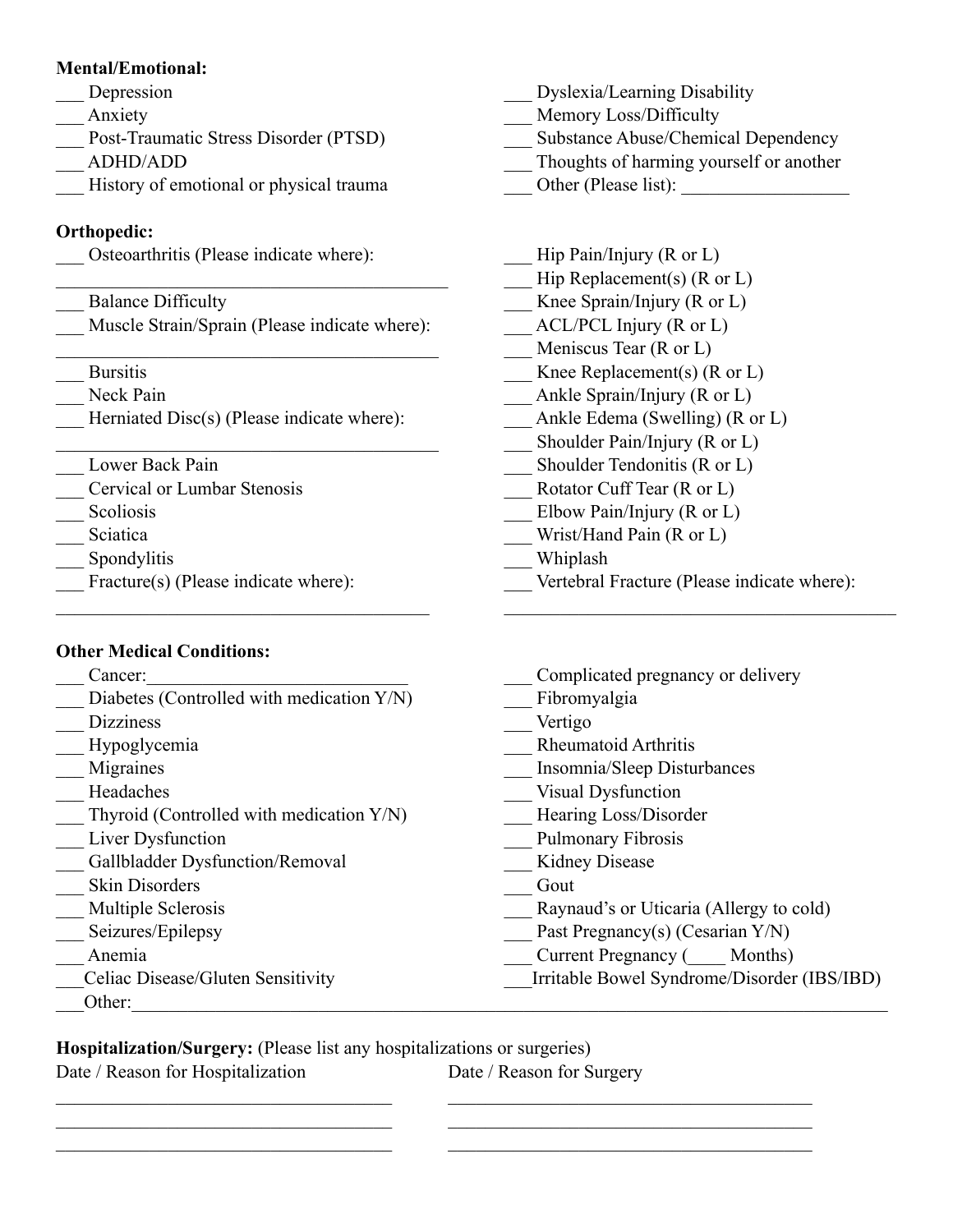| Family Medical History: (Please check all that apply regarding parents or siblings)                                  |                                                              |        |                                                                                                                               |  |
|----------------------------------------------------------------------------------------------------------------------|--------------------------------------------------------------|--------|-------------------------------------------------------------------------------------------------------------------------------|--|
|                                                                                                                      |                                                              |        | Substance Abuse __ Heart Disease __ Epilepsy __ Migraines/Headaches                                                           |  |
| Mental Illness/Trauma                                                                                                |                                                              |        |                                                                                                                               |  |
|                                                                                                                      |                                                              |        |                                                                                                                               |  |
| Medications: Please include prescription medications, over the counter medication, and supplements                   |                                                              |        |                                                                                                                               |  |
| Medication/Supplement                                                                                                |                                                              | Reason |                                                                                                                               |  |
|                                                                                                                      |                                                              |        |                                                                                                                               |  |
| the control of the control of the control of the control of the control of the control of the control of             |                                                              |        | <u> 1989 - Johann John Stoff, deutscher Stoffen und der Stoffen und der Stoffen und der Stoffen und der Stoffen u</u>         |  |
| <u> 1989 - Johann John Stone, mars eta bainar eta baina eta baina eta baina eta baina eta baina eta baina eta ba</u> |                                                              |        | the control of the control of the control of the control of the control of the control of                                     |  |
| <u> 1989 - Johann John Stone, mars eta bainar eta baina eta baina eta baina eta baina eta baina eta baina eta ba</u> |                                                              |        | <u> 1989 - Johann John Stone, mars et al. 1989 - John Stone, mars et al. 1989 - John Stone, mars et al. 1989 - John Stone</u> |  |
|                                                                                                                      |                                                              |        |                                                                                                                               |  |
| <b>Allergies:</b> (Please check all that apply)                                                                      |                                                              |        |                                                                                                                               |  |
|                                                                                                                      |                                                              |        |                                                                                                                               |  |
|                                                                                                                      |                                                              |        |                                                                                                                               |  |
| Latex Allergy/Sensitivity                                                                                            |                                                              |        |                                                                                                                               |  |
|                                                                                                                      |                                                              |        |                                                                                                                               |  |
| Have you noticed any of the following: (Please check all that apply)                                                 |                                                              |        |                                                                                                                               |  |
| Changes in sleeping habits                                                                                           |                                                              |        | Decreased satisfaction with your quality of life                                                                              |  |
| Changes in mood/emotional expression                                                                                 |                                                              |        | __ Difficulty with memory                                                                                                     |  |
| Changes in eating habits or appetite                                                                                 |                                                              |        | __ Regular feelings of sadness or depression                                                                                  |  |
| Feeling of being overwhelmed or anxious                                                                              |                                                              |        | Changes in sexual desire                                                                                                      |  |
| Negative feeling about work life                                                                                     |                                                              |        | Negative feeling about home life                                                                                              |  |
|                                                                                                                      |                                                              |        |                                                                                                                               |  |
| <b>Lifestyle:</b> (Please check all that apply)                                                                      |                                                              |        |                                                                                                                               |  |
| Activity/Exercise                                                                                                    |                                                              |        |                                                                                                                               |  |
| __ You are physically inactive                                                                                       |                                                              |        |                                                                                                                               |  |
|                                                                                                                      | You are physically active (Please circle): Low Moderate High |        |                                                                                                                               |  |
|                                                                                                                      |                                                              |        | How often per week do you participate in cardiorespiratory exercise (days):                                                   |  |
|                                                                                                                      |                                                              |        | How often per week do you participate in strength training/resistance training (days):                                        |  |
|                                                                                                                      |                                                              |        | You have a history of falling (Please indicate the date of your last fall): _______________________                           |  |
|                                                                                                                      |                                                              |        | You live alone Do you have assistance at home if needed? $Y/N$ Who:                                                           |  |
|                                                                                                                      |                                                              |        | You smoke cigarettes Packs Per Day: Vears Smoking: Vears Since Quitting:                                                      |  |
| You drink alcohol Drinks Per Week:                                                                                   |                                                              |        |                                                                                                                               |  |
| You drink caffeinated beverages Drinks Per Day: __________                                                           |                                                              |        |                                                                                                                               |  |
| Servings of vegetables per day:                                                                                      |                                                              |        |                                                                                                                               |  |
| Servings of fruit per day:                                                                                           |                                                              |        |                                                                                                                               |  |
| Sleep                                                                                                                |                                                              |        |                                                                                                                               |  |
|                                                                                                                      | ___ You sleep less than 8 hours per night                    |        |                                                                                                                               |  |
|                                                                                                                      | Average number of hours slept per night ______               |        |                                                                                                                               |  |
| <b>Stress</b>                                                                                                        | Rate your average quality of sleep 0-10                      |        |                                                                                                                               |  |
|                                                                                                                      | You work is a high stress environment                        |        |                                                                                                                               |  |
|                                                                                                                      | Your home is a high stress environment                       |        |                                                                                                                               |  |
|                                                                                                                      |                                                              |        |                                                                                                                               |  |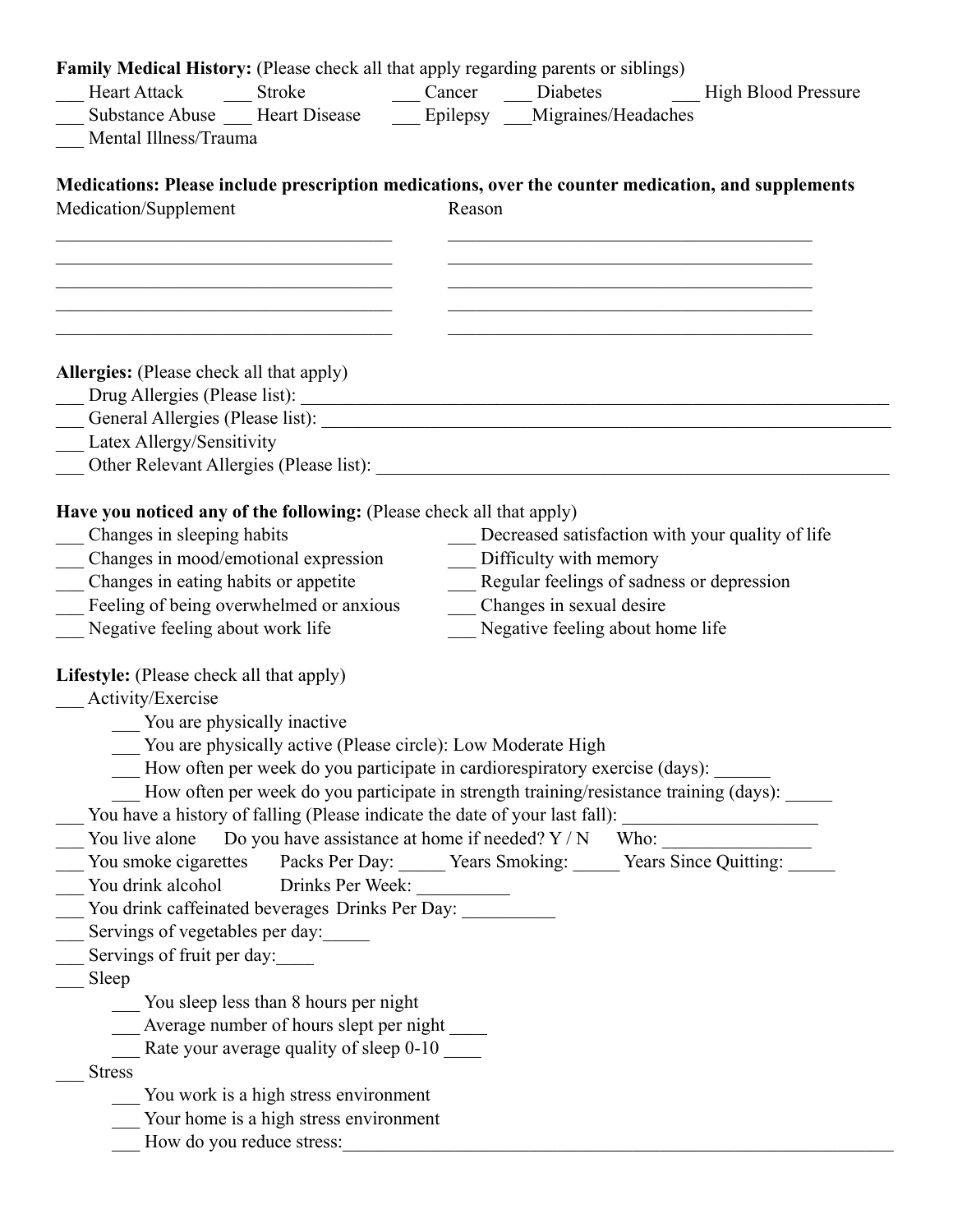| Leisure Activities/Sports/Hobbies:           |                                                                                                                                                                                                            |
|----------------------------------------------|------------------------------------------------------------------------------------------------------------------------------------------------------------------------------------------------------------|
|                                              |                                                                                                                                                                                                            |
| of discomfort which you may be experiencing? | If so, how active are you at work? (Please circle) Low Activity Moderate Activity High Activity<br>Is there any other pertinent information we should be aware of including unlisted signs and/or symptoms |
|                                              | <u> 1989 - Johann John Harry Harry Harry Harry Harry Harry Harry Harry Harry Harry Harry Harry Harry Harry Harry</u>                                                                                       |
| (Print Name)                                 | I, ________________________________, attest that this information is correct to the best of my knowledge.                                                                                                  |
|                                              |                                                                                                                                                                                                            |
|                                              |                                                                                                                                                                                                            |
|                                              |                                                                                                                                                                                                            |

## **PRESCRIPTION REQUIREMENT**

I, 1. 2012 1. The subset of the state of the state of the state of the state of the state of the state of the state of the state of the state of the state of the state of the state of the state of the state of the state of days after the initial evaluation and that it is my responsibility as the client/guardian to obtain this prescription from the appropriate medical professional (physician, physicians assistant, nurse practitioner, chiropractor).

**Client/Guardian Signature: \_\_\_\_\_\_\_\_\_\_\_\_\_\_\_\_\_\_\_\_\_\_\_\_\_\_\_\_\_\_\_\_\_\_\_ Date: \_\_\_\_\_\_\_\_\_\_\_\_\_**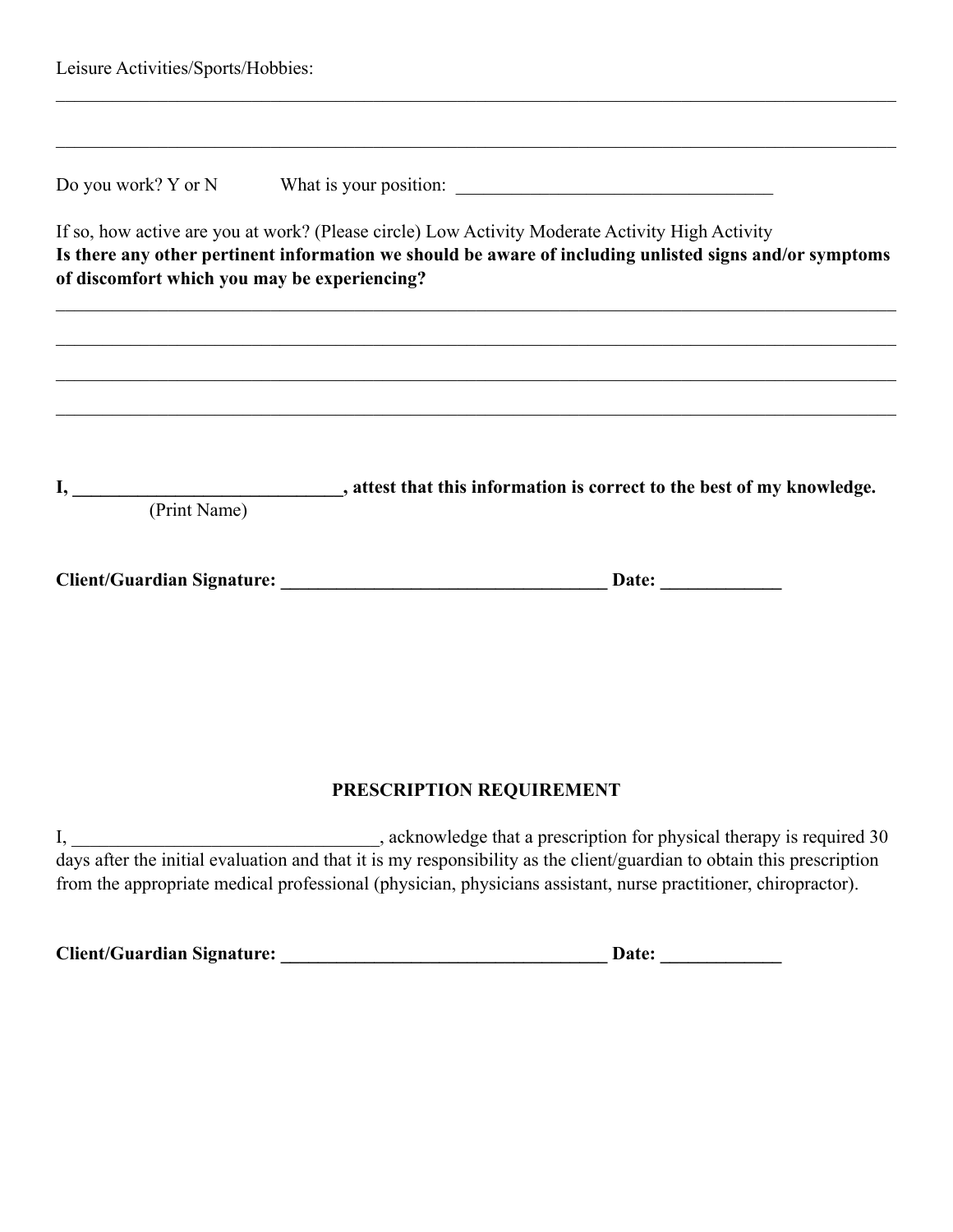# **ACKNOWLEDGEMENT OF PHYSICAL THERAPY TREATMENT LIMITATIONS**

According to Pennsylvania/Delaware state law and the Pennsylvania/Delaware State Board of Physical Therapy, a state certified and licensed physical therapist may treat a client for up to 30 days without a prescription from a physician, physician assistance, nurse practitioner, dentist, or podiatrist. After this 30 day period, I understand that I must be able to provide a prescription for the continuation of physical therapy treatment if it is under the same diagnosis(es) that was originally being treated at the start of the 30 day period.

### **PRIVACY POLICY**

I acknowledge that I have been given an opportunity to review and receive a copy of the Notice of Privacy Practices updated on September 23, 2013. If you would like a copy of the Notice of Privacy Practices, please request one. I understand that Movement Evolved LLC/Aron McConnell, PT, DPT will maintain my privacy to the highest standards and may use or disclose my personal health information for the purposes of carrying out treatment, obtaining payment, evaluating the quality of services provided and any administrative operations related to treatment or payment.

### **CONSENT OF TREATMENT**

I hereby consent to such treatment procedures and client care which, in the judgment of my therapist and/or physician, may be considered necessary or advisable while I am a client/client of Movement Evolved LLC/Aron McConnell, PT, DPT. This includes, but is not limited to therapeutic exercise, gait training, neuromuscular reeducation, craniosacral therapy, myofascial release, dry needling, electrical stimulation, joint and soft tissue manipulation/mobilization.

### **BILLING POLICY**

Please make sure you call Movement Evolved LLC/Aron McConnell, PT, DPT to reschedule your appointment AT LEAST 24 hours before your scheduled appointment if you are not able to make it. You will be charged \$60 if you do not provide advanced notice.

Movement Evolved LLC/Aron McConnell, PT, DPT is a fee-for-service company. This means that payment is due at the time services are rendered and your insurance company will not be billed. Upon request, receipts can be provided with diagnosis and treatment codes which you may choose submit to your insurance company. If further reports or documentation are requested, these will be provided. *Cash, check, and Venmo are the only forms of accepted payment.*

*For Medicare Clients/Clients*: Medicare will not pay for services rendered at/by Movement Evolved LLC/Aron McConnell, PT, DPT. Medicare does not pay for all of your health care costs. Medicare only pays for covered items and services when Medicare rules are met. The fact that Medicare may not pay for a particular item or service does not mean that you should not receive it. There may be a good reason your doctor, healthcare provider, or fitness professional has recommended it. Medicare will not pay for services at/by Movement Evolved LLC/Aron McConnell, PT, DPT is not a Participating Provider with Medicare or any other insurance company, and can only agree to work with Medicare clients for fitness, prevention, and wellness goals (which are not covered services under Medicare). You will not be able to submit for reimbursement as the services do not meet the rules set by Medicare regulations. Therefore, any receipts you may request will not include diagnosis codes and other information that Medicare claims usually require for submission, and Medicare will not be billed for these services.

Given you will be paying at the time of services, if your insurance company reimburses Movement Evolved LLC/Aron McConnell, PT, DPT, these monies will be returned to them and a new check must be sent to you.

**I \_\_\_\_\_\_\_\_\_\_\_\_\_\_\_\_\_\_\_\_\_\_\_\_\_\_\_\_\_\_\_\_, by signing this document, acknowledge my consent to the above.** 

(Print Name)

**Client/Guardian Signature:**  $\qquad \qquad$  Date: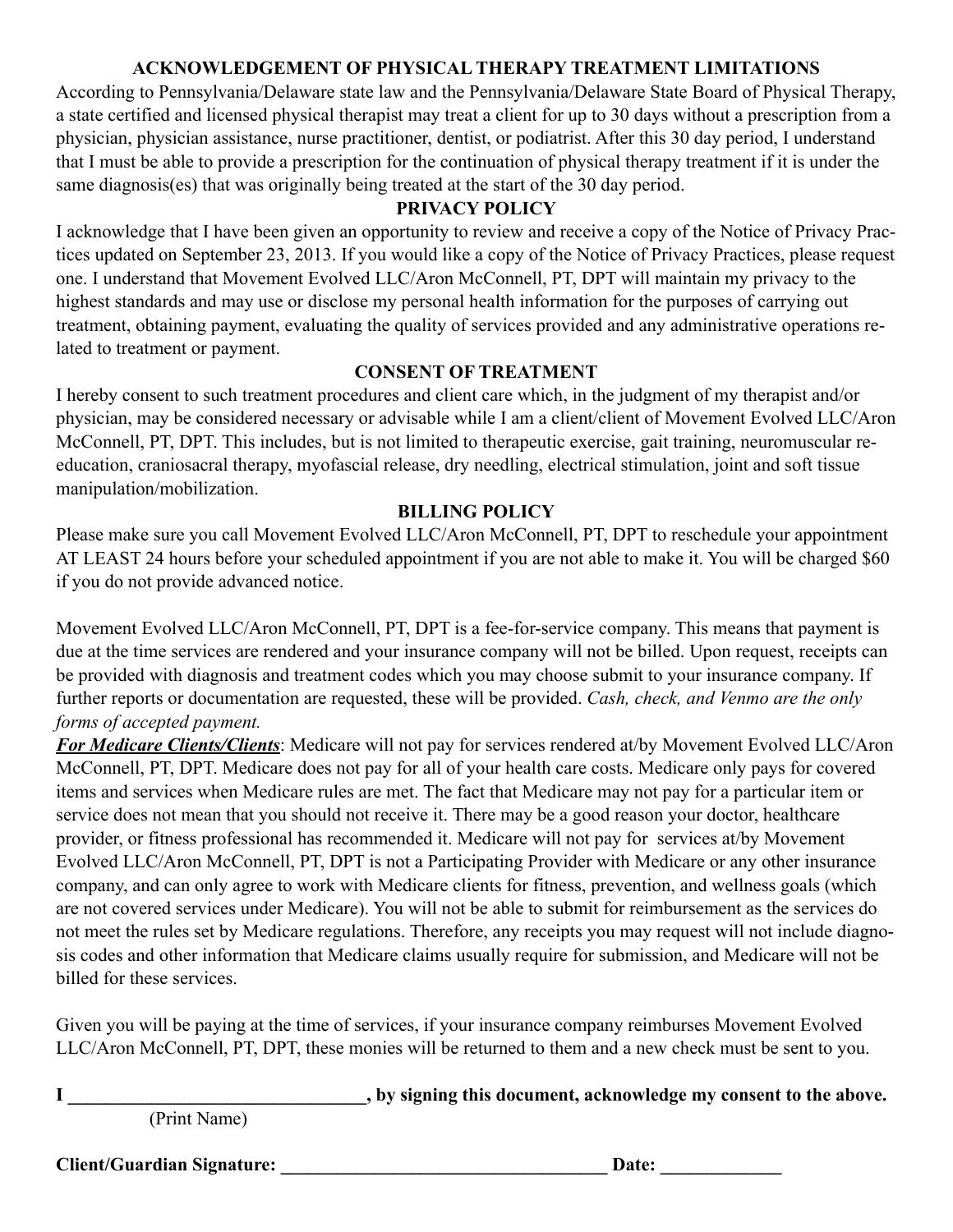## **CLIENT-PROVIDER CONTACT AGREEMENT**

Federal law now requires very strict limitations on the manner in which providers can contact their clients in order to maintain confidentiality. Although the theory is a good one, it can make life complicated for all of us. I would therefore like to ask you now for permission to contact you in the best way for your lifestyle. Listed below are several options. Please mark the ones to which you agree. You may change these at any time by contacting me in writing.

#### **Phone Agreement**

Preferred number to use: (please check one) Home Work Cell Home:

You may not leave messages on my machine about treatment information, but you may leave appointment reminders.

\_\_\_\_ You may leave any kind of message on my machine, including treatment information.

You may not leave messages with family members.

You may leave messages with family members.

I do not have an answering machine.

Work:

You may not leave messages concerning treatment information, but you may leave appointment reminders.

\_\_\_\_ You may leave messages on my voicemail, including treatment information.

You can not contact me at my work.

Not applicable to me.

Cell:

You may not leave messages on my voicemail concerning treatment information, but you may leave appointment reminders.

You may leave any kind of message on my voicemail, including treatment information.

I do not have access to voicemail on my cell phone.

## **Email Agreement**

Email is an easy and convenient way for us to communicate. For instance, it allows you to contact me outside of treatment hours. However, please remember that it does have drawbacks. For instance, I may not always have access to my email and when on vacation I may not be able to respond quickly. I will make every effort to check email frequently, but it could be several days before you hear from me. Email is never, ever appropriate for emergencies or urgent questions. It is also not appropriate for any questions that require a good deal of discussion; it is not a substitute for an office visit. Email does not know how to do exams---if you think you need to be seen, please call to make an appointment. Also remember that email is not confidential; my email system has no additional security beyond your usual email provider's system. You therefore may not want to discuss some sensitive issues via email. Any emails to me become a part of your medical record.

Guidelines for use: Please send your message to MovementEvolvedLLC@gmail.com.

\_\_\_\_ I do want to use email to communicate?

I do not want to use email to communicate with this office?

#### Client/Guardian Signature: **Date: Date: Date: Date: Date: Date: Date: Date: Date: Date: Date: Date: Date: Date: Date: Date: Date: Date: Date: Date: Date: Date: Date: Date: Da**